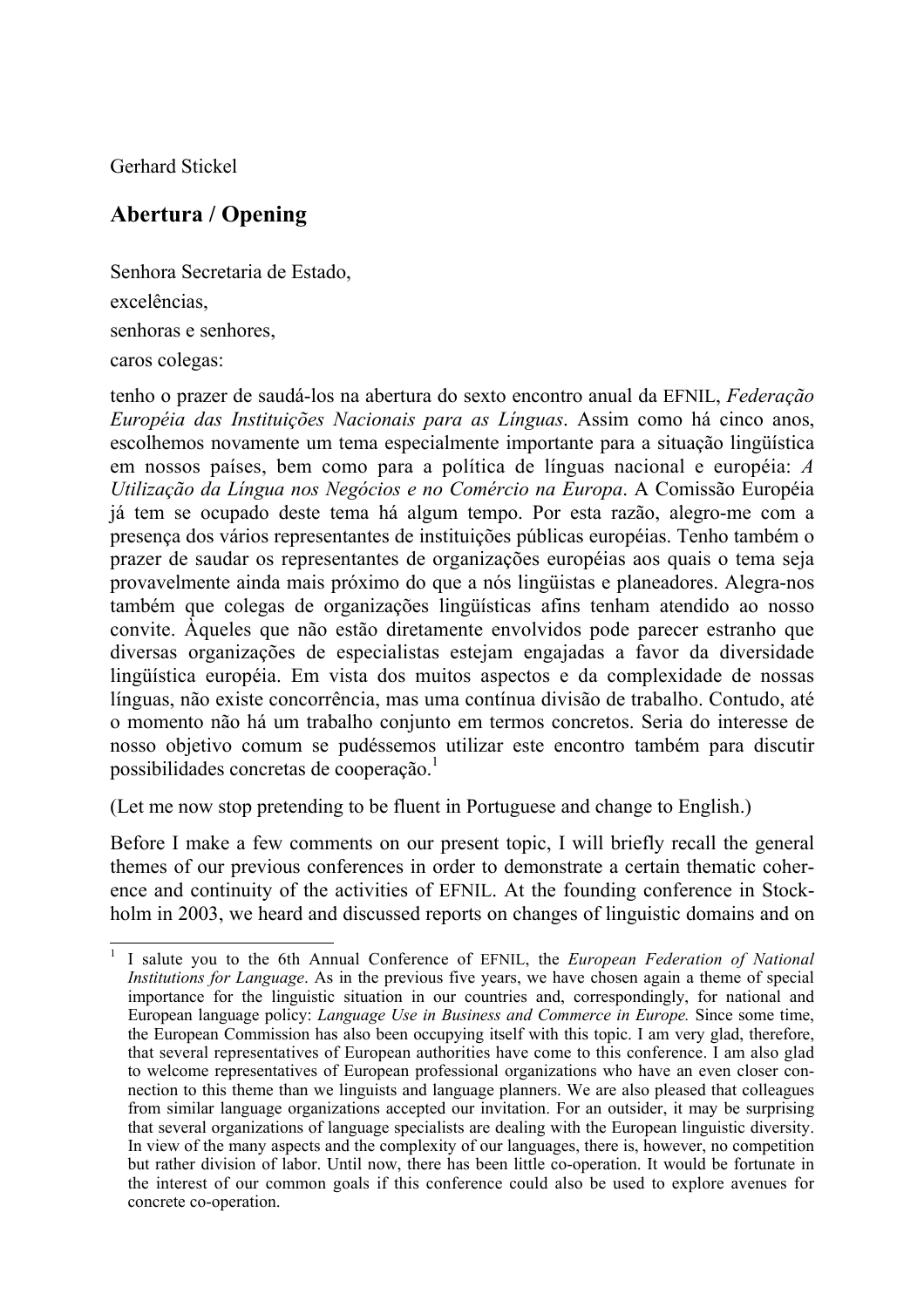language legislation in several European countries. In Paris 2004, we dealt with cooperation in terminology work and translation. The theme of our conference in Brussels 2005 was *Plurilingual Europeans in multilingual Europe: language learning and language policy.* In Madrid 2006, we treated *Pluricentric languages in multilingual Europe*, and finally, in Riga 2007, our topic was *National and European language policies*. The contributions to last year's conference have recently appeared as a book publication that was included in your conference documents.

Now, at this conference, the general theme is *Language Use in Business and Commerce in Europe*. The esteemed previous speakers already stressed the importance of this topic from a European perspective and the perspective of our hosting country. Let me briefly discuss the interest that EFNIL and its member institutions take in this topic. At first sight, none of our members are particularly engaged in business and commerce. Some of us produce dictionaries, grammars, or teaching materials for the instruction of our languages as first or foreign languages. The commercial aspect of these activities is, however, in most cases only peripheral. Some of us co-operate also in the development of terminologies for various fields of industry and trade, again without being directly involved in industrial or commercial processes. Thus, why should we care about the linguistic aspects of business and commerce? The answers come from linguistics as a descriptive science and from the fields of language planning and language policy. One of the fathers of modern linguistics Ferdinand de Saussure conceived language as a 'fait social', a social fact. Contemporary linguistics does not limit the description of a language to just a repertoire of sounds, words, and grammatical patterns, but also studies the actual use of language within the domains of a linguistic community, that is, within the different social and situational contexts with regard to the purposes for which the language is being used. Because of their importance for a society, the various realms of business and commerce are especially interesting domains of language use. All speakers of a language are, in some way or another, subject to communication in business and/or commerce, be it as workers, administrators, or managers of a production firm, as employees of a bank or a trading company, or most often as customers of the products and services offered by industry and commerce. Thus, the specific linguistic forms and uses of language within industry and trade are interconnected with verbal communication in other domains. The phenomena of the professional uses of language have been studied in linguistics since the late 19th century under headings such as *languages for special purposes* (*LSP*), *langues techniques*, *lenguajes técnicos*, *Fachsprachen*, *vaktaalen*, etc.

In LSP linguistics, we sometimes make a rough distinction that might also be useful for our discussion at this conference, the division into three spheres or subdomains of language uses of an industry or a trade:  $2(1)$  First, the language of theory, that is, primarily the terminology of the science or sciences relevant for a particular industry or trade, for instance, the linguistic specifics of physics, chemistry, engineering, etc. relevant for

 $\overline{\phantom{a}}$ 

<sup>2</sup> See: Hahn, Walter v. (1973): Fachsprachen. In: *Lexikon der Germanistischen Linguistik*. Hg. v. Altmann, Hans Peter u.a. Tübingen, p. 283-269. Ischreyt, Heinz (1965): *Studien zum Verhältnis von Sprache und Technik*. Düsseldorf, p. 41ff.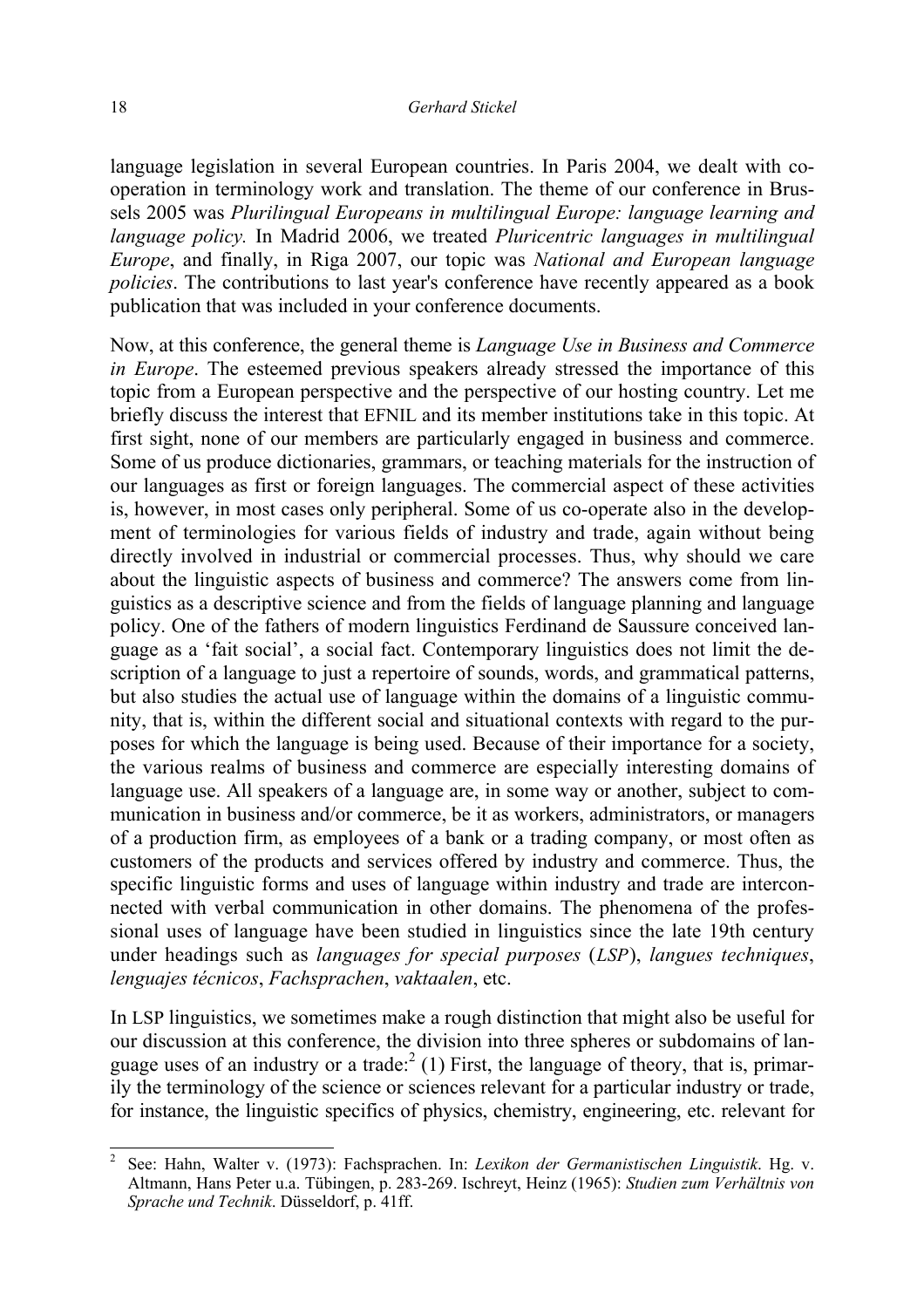the automobile industry, or the terminology of business administration and economics used by trading companies or banks. (2) The second subdomain is the language of workshops, that is, the language use among insiders, for instance, in a chemical factory laboratory, in the workshop of an automobile plant, or in the offices of a trading company or a bank. (3) The third subdomain, finally, is the language of distribution, that is, the use of language for selling products or services to customers, many of whom are laymen in the particular field of an industry or trade. Language of distribution, of course, also includes the language use in advertising.

Research in many languages has found ample evidence that language use in the various professional domains and the general use of a language mutually influence each other. Traditional linguistics has concentrated on languages for special purposes as varieties of one and the same language and considered other languages only when lexical items of a technical vocabulary were taken as loan words from another language. The planned and unplanned development of terminologies for the various domains of business and commerce took an important role in the development of those languages that are also used as official standard languages in our countries, one of the reasons why our topic is relevant for EFNIL.

As with natural sciences, technologies, and humanities, the special terminologies of business and commerce have, for centuries, been subject to exchange and borrowing between European languages. One has only to remember that parts of the banking terminology of several European languages were taken from Italian or that a great number of terms in the automobile and railway industry of many countries originated in French or English. The common Latin roots of many items of the technical terminologies of almost all European languages have also to be mentioned.

Since several decades, the linguistic situation of business and commerce has become more complex in most countries. The influence of other languages on the professional communication in these domains as in some other fields is no longer limited to the borrowing and adaptation of single foreign words or phrases, but extends to the use of other languages, especially English, besides or instead of the individual national language. This is of special interest not only for descriptive linguistics but also for language planning and language policy in the various countries and regions because it concerns also the terminology work done for the official language(es) of each country. If another language is used for professional communication in particular domains, terminology work for the individual standard language would become superfluous and pointless. But there are even more important reasons for our interest in the linguistic conditions of business and commerce in our countries.

It took several centuries to emancipate the various European languages from Latin and to develop them into standard languages that can be used in all domains for all communicative purposes. We all know that until the early modern age the common language of political, religious, and scientific domains of most European countries and regions was Latin. The rise of national languages was a slow process that took for some languages until the 19th century to develop into *Ausbausprachen*, as the German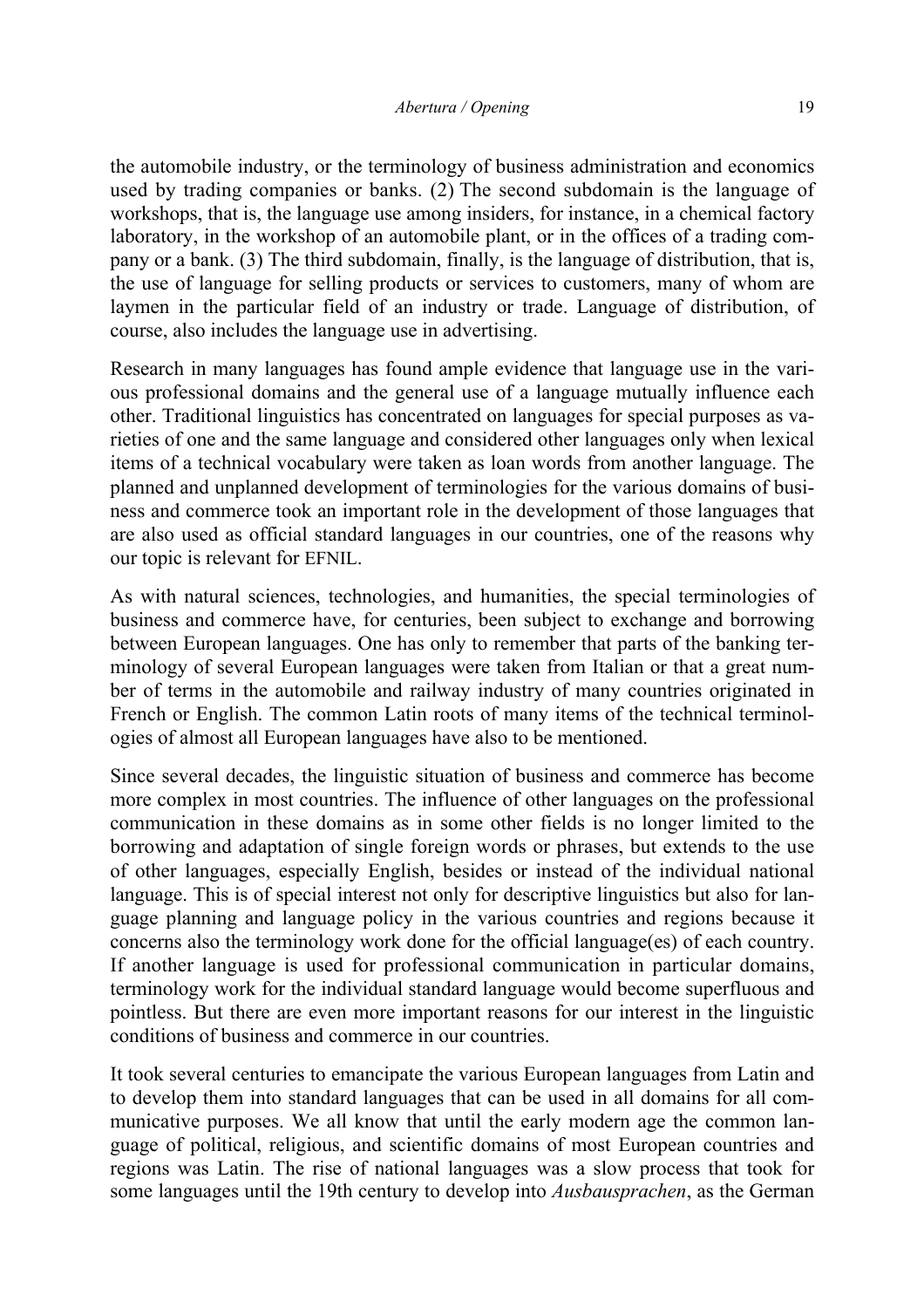## 20 *Gerhard Stickel*

sociolinguist Heinz Kloss<sup>3</sup> used to say, that is, into fully developed languages that exist not just in regional varieties limited to local and private domains but are also used as standard varieties for literature, science, politics, business, and trade. They are the languages the members of EFNIL are mainly concerned with.

Since not later than the middle of the last century, the process of developing language varieties into comprising standard languages for all communicative purposes seems to be being gradually reversed, that is, the traditional European standard languages have begun to lose some of their domains of professional communication to English or a globalised variety of English. This has been described and discussed in detail for the language use in science. As we know, most physicists, chemists, biologists, and other natural scientists do not publish in their native languages any longer but in English. Some of them even teach in English and  $-$  as I do now  $-$  read their conference papers in English. I will not discuss this here. However, it should be plausible that if this process goes on, European languages such as Swedish, German, Portuguese, Polish, and others that developed their professional varieties over centuries will lose certain professional domains and after some time cannot be used any longer for communication in these domains. Since the language use in professional domains also has influence on the general use of a language, the future development of various European languages will not be mainly influenced by language internal processes of their professional domains but increasingly by English as an international LSP. This is considered by many linguistic patriots, as we may call them, as detrimental to the present and future development of their native languages. Cultural critics see it as a danger for the linguistic diversity of Europe as a whole that is essential for the cultural diversity and wealth of our continent.

On the other hand, there are obvious practical reasons for the use of other languages besides or instead of the individual national language, especially in business and commerce. Many industries and trades are internationally interlaced and have an increasing demand for communication with partners and customers in other linguistic communities. Thus, the use of a common vehicular language, a *lingua franca*, seems to suggest itself for contacts between speakers of different native languages. And this way out is, apparently, being taken by an increasing number of industries and trade companies of our countries that use English as a universal auxiliary language for their international business contacts, and in some cases, also for internal communication. In this connection, one of the questions we would like to have answers for is: To what extent is English being used in business and commerce **besides** the official languages of the various countries and to what extent is it being used **instead** of the national language of the countries. The answers will, probably, differ not only depending on the type of industry or trade and on the various countries but also on the three subdomains of the LSPs I sketched before, that is, communication in the field of professional theory, within the actual workshops, and in the distribution of goods and services.

 $\overline{\phantom{a}}$ 

<sup>3</sup> Kloss, Heinz (1978): *Die Entwicklung neuer germanischer Kultursprachen seit 1800*. 2. erw. Aufl. Düsseldorf: Schwann.